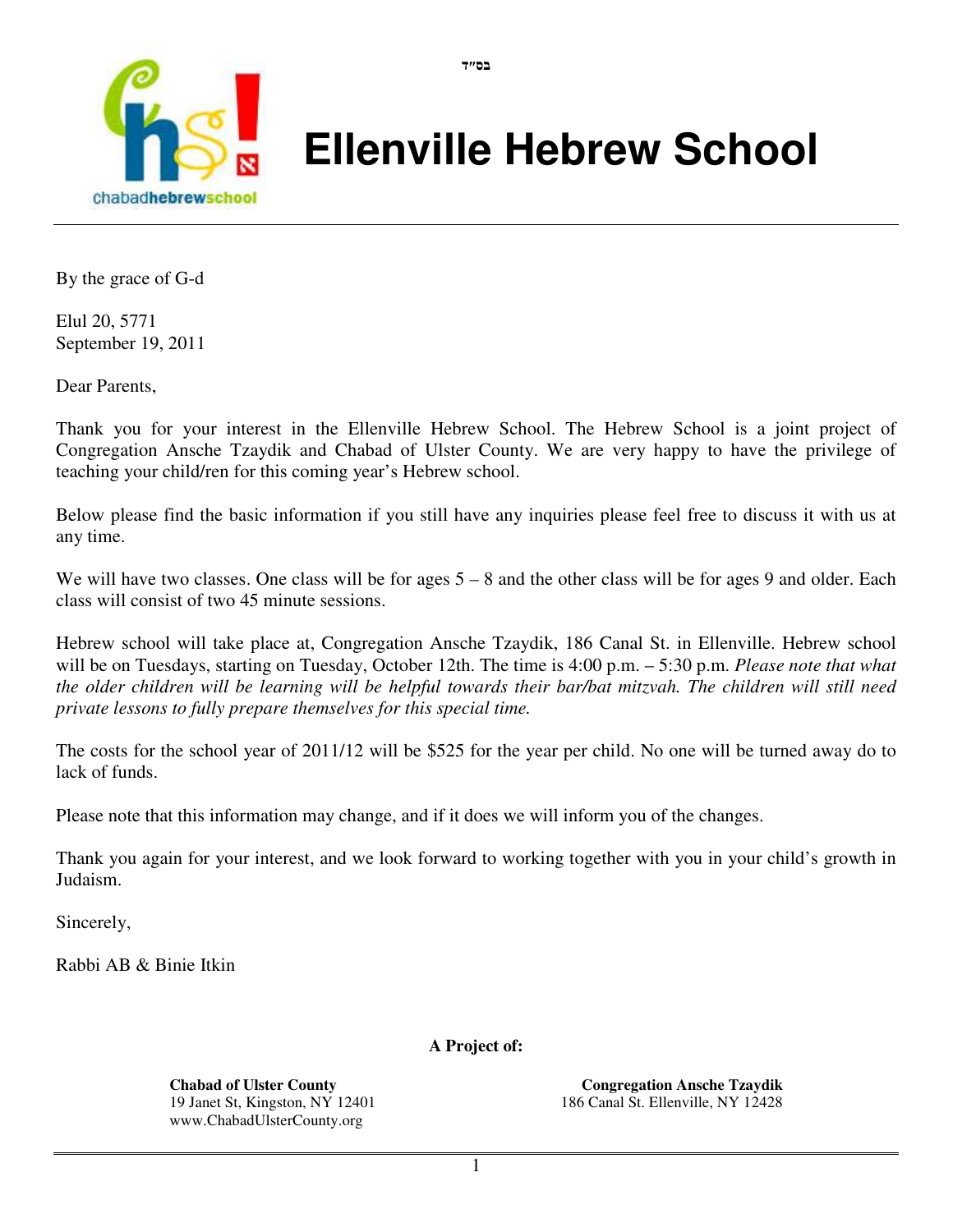# REGISTRATION FORM

| Please print clearly complete all that applies. |  |  |
|-------------------------------------------------|--|--|
|-------------------------------------------------|--|--|

| <b>Hebrew School Student Information</b> |     |                                        |                                                                                                 |        |                       |  |  |
|------------------------------------------|-----|----------------------------------------|-------------------------------------------------------------------------------------------------|--------|-----------------------|--|--|
| Full Legal Name (e.g. Joshua Cohen)      |     |                                        |                                                                                                 |        |                       |  |  |
| Name Used (e.g. Josh)                    |     |                                        | Jewish Name (e.g. Yehoshua)                                                                     |        |                       |  |  |
| <b>DOB</b>                               | Age | Gender                                 |                                                                                                 | School | Grade Entering In '11 |  |  |
| <b>Full Home Address</b>                 |     |                                        |                                                                                                 |        |                       |  |  |
|                                          |     |                                        |                                                                                                 |        |                       |  |  |
| Home Phone Numbers/s                     |     |                                        |                                                                                                 |        |                       |  |  |
| <b>Fathers Name</b>                      |     | Fathers Jewish Name (e.g. Moshe Chaim) |                                                                                                 |        |                       |  |  |
| <b>Fathers Work Phone</b>                |     |                                        | <b>Fathers Cell Phone</b>                                                                       |        |                       |  |  |
| <b>Fathers Email</b>                     |     |                                        |                                                                                                 |        |                       |  |  |
| <b>Mothers Name</b>                      |     | Mothers Jewish Name (e.g. Sarah)       |                                                                                                 |        |                       |  |  |
| <b>Mothers Work Phone</b>                |     | Mothers Cell Phone                     |                                                                                                 |        |                       |  |  |
| <b>Mothers Email</b>                     |     |                                        |                                                                                                 |        |                       |  |  |
| Students Email (if applicable)           |     |                                        | <b>Parent Status</b><br>$\Box$ Widowed<br>$\Box$ Divorced<br>$\Box$ Married<br>$\Box$ Separated |        |                       |  |  |

Payment (Make checks payable to Chabad of Ulster County)

Please Describe Payment Schedule

# Help A Child

There are children whose parents who may not be able to afford the cost of Hebrew School. Can we call on you should we need to?

#### Parental Consent

- I hereby permit my child to participate in all activities of the Hebrew School.
- The parent / legal guardian who signs this registration form represents that he / she has full authority to do so.

**Print Name Date Signature Date**